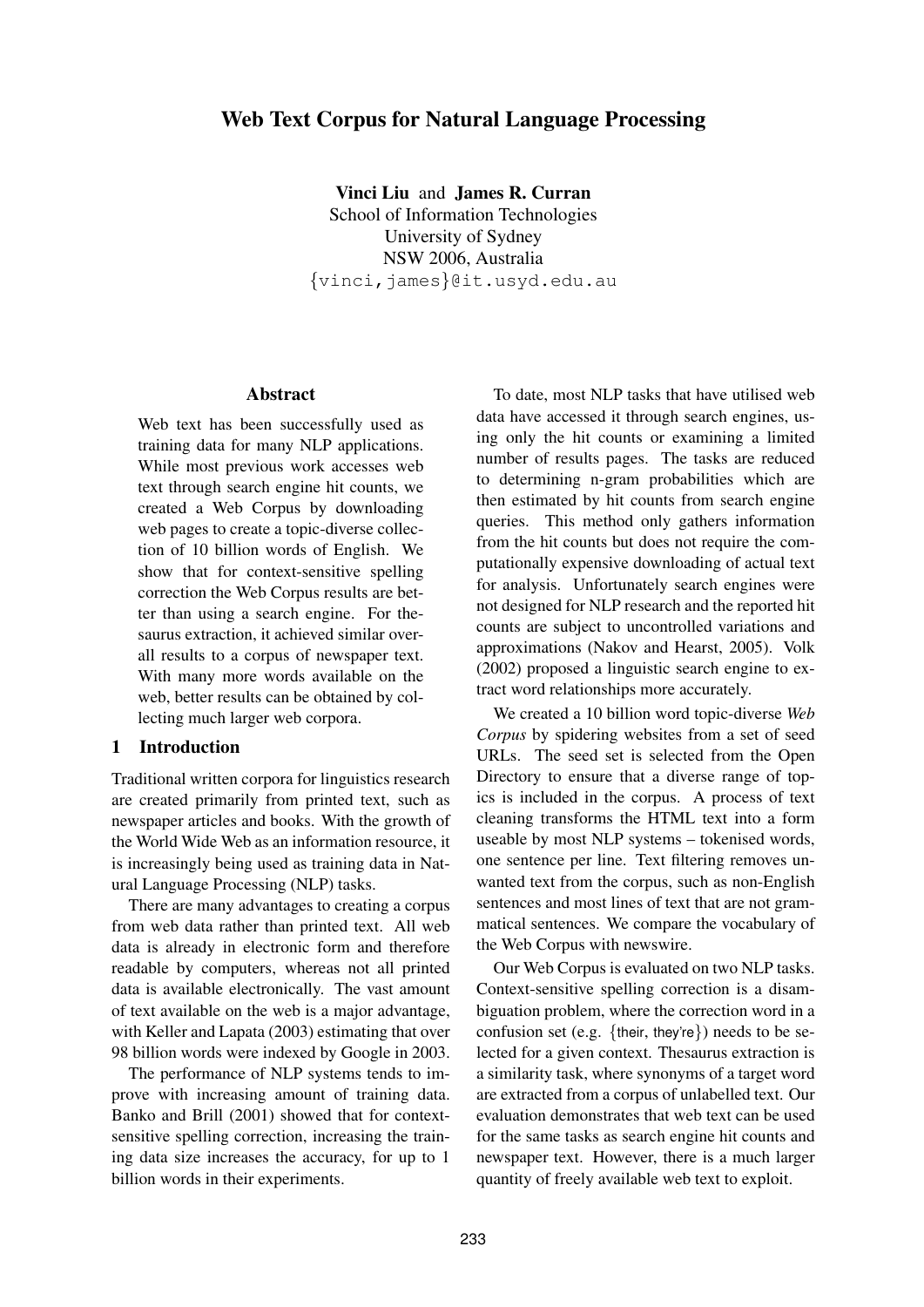# **2 Existing Web Corpora**

The web has become an indispensible resource with a vast amount of information available. Many NLP tasks have successfully utilised web data, including machine translation (Grefenstette, 1999), prepositional phrase attachment (Volk, 2001), and other-anaphora resolution (Modjeska et al., 2003).

### **2.1 Search Engine Hit Counts**

Most NLP systems that have used the web access it via search engines such as Altavista and Google. N-gram counts are approximated by literal queries  $w_1$  ...  $w_n$ ". Relations between two words are approximated in Altavista by the NEAR operator (which locates word pairs within 10 tokens of each other). The overall coverage of the queries can be expanded by morphological expansion of the search terms.

Keller and Lapata (2003) demonstrated a high degree of correlation between n-gram estimates from search engine hit counts and n-gram frequencies obtained from traditional corpora such as the British National Corpus (BNC). The hit counts also had a higher correlation to human plausibility judgements than the BNC counts.

The web count method contrasts with traditional methods where the frequencies are obtained from a corpus of locally available text. While the corpus is much smaller than the web, an accurate count and further text processing is possible because all of the contexts are readily accessible. The web count method obtains only an approximate number of matches on the web, with no control over which pages are indexed by the search engines and with no further analysis possible.

There are a number of limitations in the search engine approximations. As many search engines discard punctuation information (especially when using the NEAR operator), words considered adjacent to each other could actually lie in different sentences or paragraphs. For example in Volk (2001), the system assumes that a preposition attaches to a noun simply when the noun appears within a fixed context window of the preposition. The preposition and noun could in fact be related differently or be in different sentences altogether.

The speed of querying search engines is another concern. Keller and Lapata (2003) needed to obtain the frequency counts of 26,271 test adjective pairs from the web and from the BNC for the task of prenominal adjective ordering. While extract-

ing this information from the BNC presented no difficulty, making so many queries to the Altavista was too time-consuming. They had to reduce the size of the test set to obtain a result.

Lapata and Keller (2005) performed a wide range of NLP tasks using web data by querying Altavista and Google. This included variety of generation tasks (e.g. machine translation candidate selection) and analysis tasks (e.g. prepositional phrase attachment, countability detection). They showed that while web counts *usually* outperformed BNC counts and *consistently* outperformed the baseline, the best performing system is usually a supervised method trained on annotated data. Keller and Lapata concluded that having access linguistic information (accurate n-gram counts, POS tags, and parses) outperforms using a large amount of web data.

#### **2.2 Spidered Web Corpora**

A few projects have utilised data downloaded from the web. Ravichandran et al. (2005) used a collection of 31 million web pages to produce noun similarity lists. They found that most NLP algorithms are unable to run on web scale data, especially those with quadratic running time. Halacsy et al. (2004) created a Hungarian corpus from the web by downloading text from the .hu domain. From a 18 million page crawl of the web a 1 billion word corpus is created (removing duplicates and non-Hungarian text).

A terabyte-sized corpus of the web was collected at the University of Waterloo in 2001. A breadth first search from a seed set of university home pages yielded over 53 billion words, requiring 960GB of storage. Clarke et al. (2002) and Terra and Clarke (2003) used this corpus for their question answering system. They obtained increasing performance with increasing corpus size but began reaching asymptotic behaviour at the 300-500GB range.

# **3 Creating the Web Corpus**

There are many challenges in creating a web corpus, as the World Wide Web is unstructured and without a definitive directory. No simple method exists to collect a large representative sample of the web. Two main approaches exist for collecting representative web samples – IP address sampling and random walks. The *IP address sampling* technique randomly generates IP addresses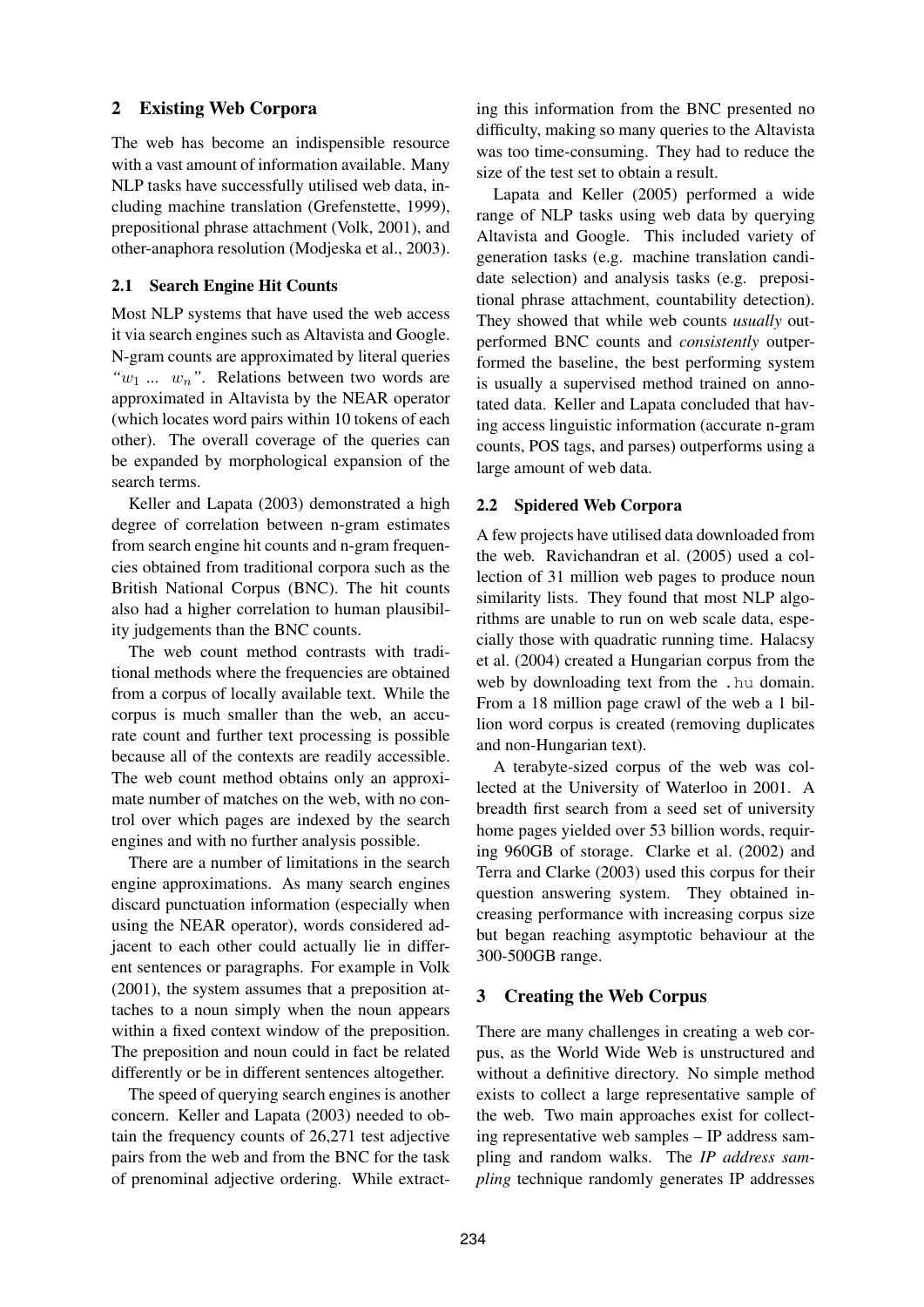and explores any websites found (Lawrence and Giles, 1999). This method requires substantial resources as many attempts are made for each website found. Lawrence and Giles reported that 1 in 269 tries found a web server.

*Random walk* techniques attempt to simulate a regular undirected web graph (Henzinger et al., 2000). In such a graph, a random walk would produce a uniform sample of the nodes (i.e. the web pages). However, only an approximation of such a graph is possible, as the web is directed (i.e. you cannot easily determine all web pages linking to a particular page). Most implementations of random walks approximates the number of backward links by using information from search engines.

### **3.1 Web Spidering**

We created a 10 billion word Web Corpus by spidering the web. While the corpus is not designed to be a representative sample of the web, we attempt to sample a *topic-diverse* collection of web sites. Our web spider is seeded with links from the *Open Directory*<sup>1</sup> .

The Open Directory has a broad coverage of many topics on the web and allows us to create a topic-diverse collection of pages. Before the directory can be use, we had to address several coverage skews. Some topics have many more links in the Open Directory than others, simply due to the availability of editors for different topics. For example, we found that the topic University of Connecticut has roughly the same number of links as Ontario Universities. We would normally expect universities in a whole province of Canada to have more coverage than a single university in the United States. The directory was also constructed without keeping more general topics higher in the tree. For example, we found that Chicken Salad is higher in the hierarchy than Catholicism. The Open Directory is flattened by a rule-based algorithm which is designed to take into account the coverage skews of some topics to produce a list of 358 general topics.

From the seed URLs, the spider performs a breadth-first search. It randomly selects a topic node from the list and next unvisited URL from the node. It visits the website associated from the link and samples pages within the same section of the website until a minimum number of words have been collected or all of the pages were visited.

External links encountered during this process are added to the link collection of the topic node regardless of the actual topic of the link. Although websites of one topic tends to link to other websites of the same topic, this process contributes to a topic drift. As the spider traverses away from the original seed URLs, we are less certain of the topic included in the collection.

### **3.2 Text Cleaning**

*Text cleaning* is the term we used to describe the overall process of converting raw HTML found on the web into a form useable by NLP algorithms – white space delimited words, separated into one sentence per line. It consists of many low-level processes which are often accomplished by simple rule-based scripts. Our text cleaning process is divided into four major steps.

First, different character encoding of HTML pages are transform into ISO Latin-1 and HTML named-entities (e.g. and &) translated into their single character equivalents.

Second, sentence boundaries are marked. Such boundaries are difficult to identify on web text as it does not always consists of grammatical sentences. A section of a web page may be mathematical equations or lines of C++ code. Grammatical sentences need to be separated from each other and from other non-sentence text. Sentence boundary detection for web text is a much harder problem than newspaper text.

We use a machine learning approach to identifying sentence boundaries. We trained a Maximum Entropy classifier following Ratnaparkhi (1998) to disambiguate sentence boundary on web text, training on 153 manually marked web pages. Systems for newspaper text only use regular text features, such as words and punctuations. Our system for web text uses HTML tag features in addition to regular text features. HTML tag features are essential for marking sentence boundaries in web text, as many boundaries in web text are only indicated by HTML tags and not by the text. Our system using HTML tag features achieves 95.1% accuracy in disambiguating sentence boundaries in web text compared to 88.9% without using such features.

Third, tokenisation is accomplished using the *sed* script used for the Penn Treebank project (MacIntyre, 1995), modified to correctly tokenise URLs, emails, and other web-specific text.

<sup>1</sup>The Open Directory Project, http://www.dmoz.org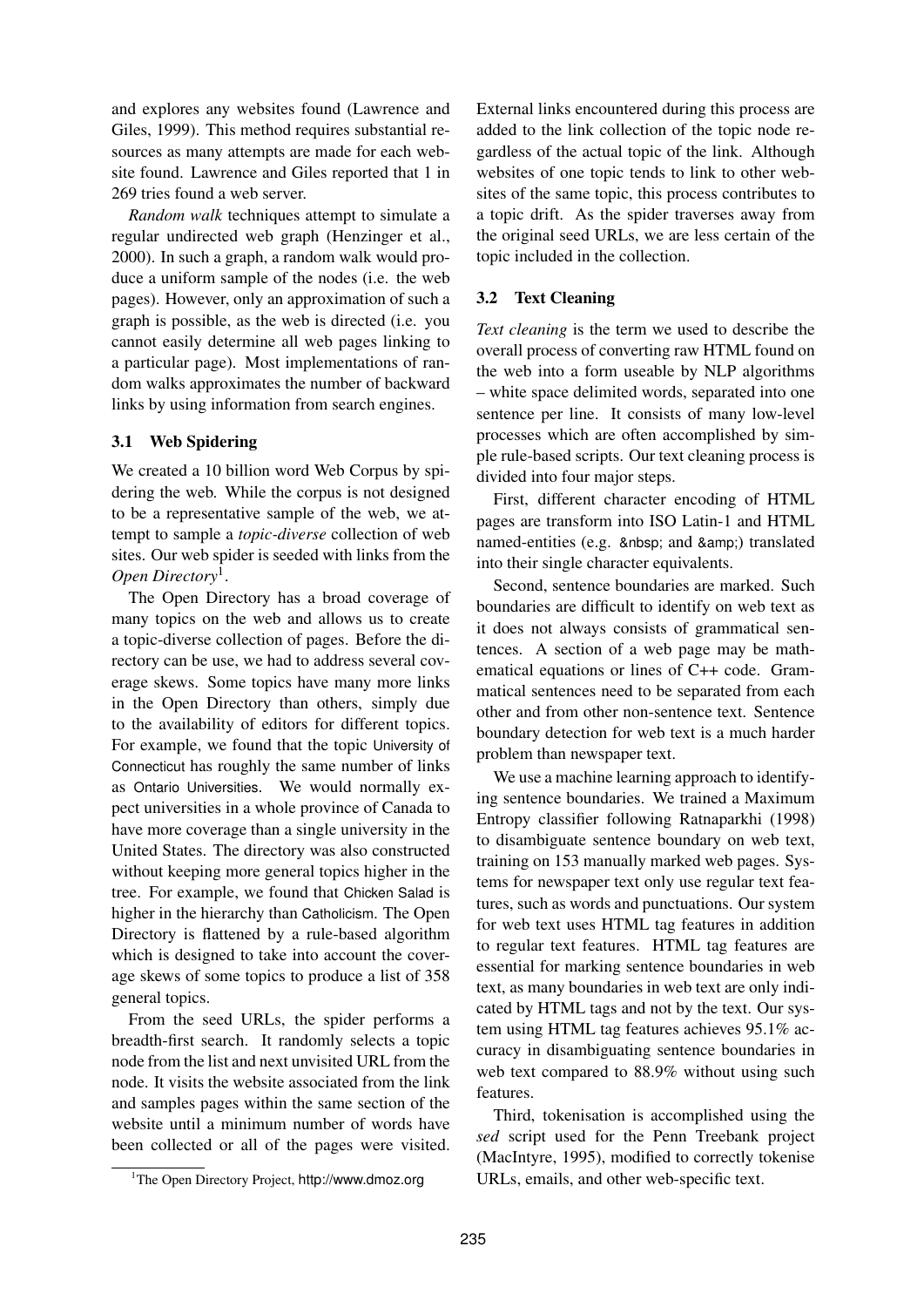The final step is filtering, where unwanted text is removed from the corpus. A rule-based component analyses each web page and each sentence within a page to identify sections that are unlikely to be useful text. Our rules are similar to those employed by Halacsy et al. (2004), where the percentage of non-dictionary words in a sentence or document helps identify non-Hungarian text. We classify tokens into dictionary words, word-like tokens, numbers, punctuation, and other tokens. Sentences or documents with too few dictionary words or too many numbers, punctuation, or other tokens are discarded.

# **4 Corpus Statistics**

Comparing the vocabulary of the Web Corpus and existing corpora is revealing. We compared with the Gigaword Corpus, a 2 billion token collection (1.75 billion words before tokenisation) of newspaper text (Graff, 2003). For example, what types of tokens appears more frequently on the web than in newspaper text? From each corpus, we randomly select a 1 billion word sample and classified the tokens into seven disjoint categories:

- **Numeric** At least one digit and zero or more punctuation characters, e.g. 2, 3.14, \$5.50
- **Uppercase** Only uppercase, e.g. REUTERS
- **Title Case** An uppercase letter followed by one or more lowercase letters, e.g. Dilbert
- **Lowercase** Only lowercase, e.g. violin
- **Alphanumeric** At least one alphabetic and one digit (allowing for other characters), e.g. B2B, mp3, RedHat-9
- **Hyphenated Word** Alphabetic characters and hyphens, e.g. serb-dominated, vis-a-vis

**Other** – Any other tokens

# **4.1 Token Type Analysis**

An analysis by *token type* shows big differences between the two corpora (see Table 1). The same size samples of the Gigaword and the Web Corpus have very different number of token types. Title case tokens is a significant percentage of the token types encountered in both corpora, possibly representing named-entities in the text. There are also a significant number of tokens classified as others in the Web Corpus, possibly representing URLs and email addresses. While 2.2 million token types are found in the 1 billion word sample of the Gigaword, about twice as many (4.8 million) are found in an equivalent sample of the Web Corpus.

|                    | Gigaword    |         | Web Corpus  |         |
|--------------------|-------------|---------|-------------|---------|
| Tokens             | 1 billion   |         | 1 billion   |         |
| <b>Token Types</b> | 2.2 million |         | 4.8 million |         |
| Numeric            | 343k        | 15.6%   | 374k        | $7.7\%$ |
| Uppercase          | 95k         | 4.3%    | 241k        | 5.0%    |
| <b>Title Case</b>  | 645k        | 29.3%   | 946k        | 19.6%   |
| Lowercase          | 263k        | 12.0%   | 734k        | 15.2%   |
| Alpha-             | 165k        | 7.6%    | 417k        | 8.6%    |
| numeric            |             |         |             |         |
| Hyphenated         | 533k        | 24.3%   | 970k        | 20.1%   |
| Other              | 150k        | $6.8\%$ | 1,146k      | 23.7%   |

Table 1: Classification of corpus token by type

| Gigaword                           | Web Corpus           |          |  |
|------------------------------------|----------------------|----------|--|
| rreceive                           | reeceive             | receieve |  |
| recceive                           | recesive             | recive   |  |
| receieve                           | recieive             | recveive |  |
| recive                             | receivce             | receivve |  |
| receiv                             | receivee             | receve   |  |
|                                    | receivea             | receiv   |  |
|                                    | rceive               | reyceive |  |
| 1.7 misspellings per               | 3.7 misspellings per |          |  |
| dictionary word                    | dictionary word      |          |  |
| $\overline{3.1}$ m misspellings in | 5.6m misspellings in |          |  |
| 699m dict. words                   | 669m dict. words     |          |  |

Table 2: Misspellings of receive

# **4.2 Misspelling**

One factor contributing to the larger number of token types in the Web Corpus, as compared with the Gigaword, is the misspelling of words. Web documents are authored by people with a widely varying command of English and their pages are not as carefully edited as newspaper articles. Thus, we anticipate a significantly larger number of misspellings and typographical errors.

We identify some of the misspellings by letter combinations that are one transformation away from a correctly spelled word. Consider a target word, correctly spelled. Misspellings can be generated by inserting, deleting, or substituting one letter, or by reordering any two adjacent letters (although we keep the first letter of the original word, as very few misspellings change the first letter).

Table 2 shows some of the misspellings of the word receive found in the Gigaword and the Web Corpus. While only 5 such misspellings were found in the Gigaword, 16 were found in the Web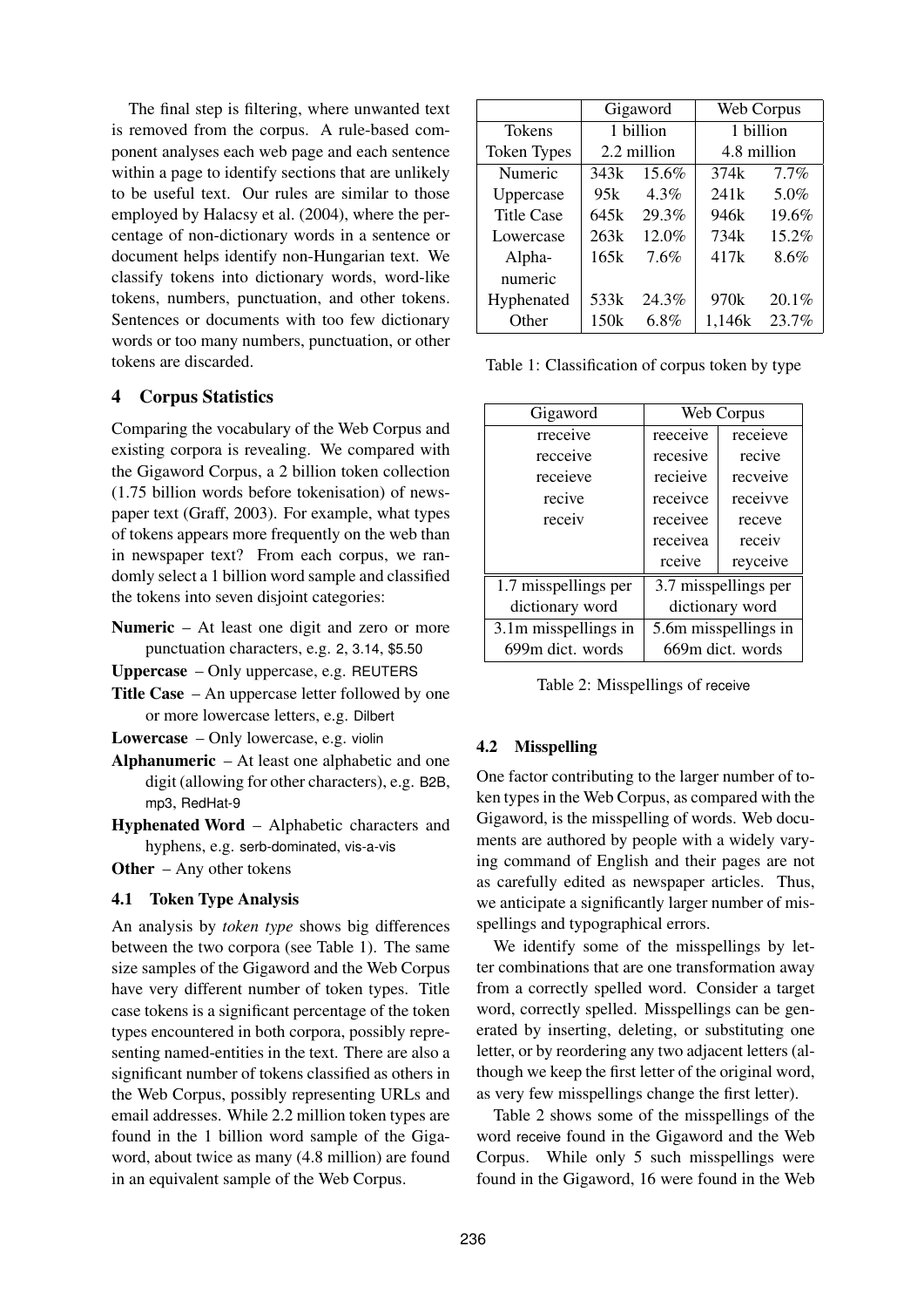| Algorithm | Training     | Testing      | AA   | <b>WAA</b> |
|-----------|--------------|--------------|------|------------|
| Unpruned  | <b>Brown</b> | <b>Brown</b> | 94.1 | 96.4       |
| Winnow    | 80%          | 20%          |      |            |
| Unpruned  | <b>Brown</b> | <b>WSJ</b>   | 89.5 | 94.5       |
| Winnow    | 80%          | 40%          |      |            |
| Winnow    | <b>Brown</b> | <b>WSJ</b>   | 93.1 | 96.6       |
| Semi-Sup. | $80\%$ *     | 40%          |      |            |
| Search    | Altavista    | <b>Brown</b> | 89.3 | N/A        |
| Engine    |              | 100%         |      |            |

Table 3: Context-sensitive spelling correction (\* denotes also using 60% WSJ, 5% corrupted)

Corpus. For all words found in the Unix dictionary, an average of 1.7 misspellings are found per word in the Gigaword by type. The proportion of mistakes found in the Web Corpus is roughly double that of the Gigaword, at 3.7 misspellings per dictionary word. However, misspellings only represent a small portion of tokens (5.6 million out of 699 million instances of dictionary word are misspellings in the Web Corpus).

### **5 Context-Sensitive Spelling Correction**

A confusion set is a collection of words which are commonly misused by even native speakers of a language because of their similarity. For example, the words  $\{it's, its\}$ ,  $\{affect, effect\}$ , and {weather, whether} are often mistakenly interchanged. *Context-sensitive spelling correction* is the task of selecting the correct confusion word in a given context. Two different metrics have been used to evaluate the performance of contextsensitive spelling correction algorithms. The Average Accuracy (AA) is the performance by type whereas the Weighted Average Accuracy (WAA) is the performance by token.

#### **5.1 Related Work**

Golding and Roth (1999) used the Winnow multiplicative weight-updating algorithm for contextsensitive spelling correction. They found that when a system is tested on text from a different from the training set the performance drops substantially (see Table 3). Using the same algorithm and 80% of the Brown Corpus, the WAA dropped from  $96.4\%$  to  $94.5\%$  when tested on  $40\%$  WSJ instead of 20% Brown.

For cross corpus experiments, Golding and Roth devised a semi-supervised algorithm that is trained on a fixed training set but also extracts information from the same corpus as the testing set. Their experiments showed that even if up to 20% of the testing set is corrupted (using wrong confusion words), a system that trained on both the training and testing sets outperformed the system that only trained on the training set. The Winnow Semi-Supervised method increases the WAA back up to 96.6%.

Lapata and Keller (2005) utilised web counts from Altavista for confusion set disambiguation. Their unsupervised method uses collocation features (one word to the left and right) where co-occurrence estimates are obtained from web counts of bigrams. This method achieves a stated accuracy of 89.3% AA, similar to the cross corpus experiment for Unpruned Winnow.

#### **5.2 Implementation**

Context-sensitive spelling correction is an ideal task for unannotated web data as unmarked text is essentially labelled data for this particular task, as words in a reasonably well-written text are positive examples of the correct usage of confusion words.

To demonstrate the utility of a large collection of web data on a disambiguation problem, we implemented the simple memory-based learner from Banko and Brill (2001). The learner trains on simple collocation features, keeping a count of  $(w_{i-1}, w_{i+1}), w_{i-1}$ , and  $w_{i+1}$  for each confusion word  $w_i$ . The classifier first chooses the confusion word which appears with the context bigram most frequently, followed by the left unigram, right unigram, and then the most frequent confusion word.

Three data sets were used in the experiments: the 2 billion word Gigaword Corpus, a 2 billion word sample of our 10 billion word Web Corpus, and the full 10 billion word Web Corpus.

### **5.3 Results**

Our experiments compare the results when the three corpora were trained using the same algorithm. The memory-based learner was tested using the 18 confusion word sets from Golding (1995) on the WSJ section of the Penn Treebank and the Brown Corpus.

For the WSJ testing set, the 2 billion word Web Corpus does not achieve the performance of the Gigaword (see Table 4). However, the 10 billion word Web Corpus results approach that of the Gigaword. Training on the Gigaword and testing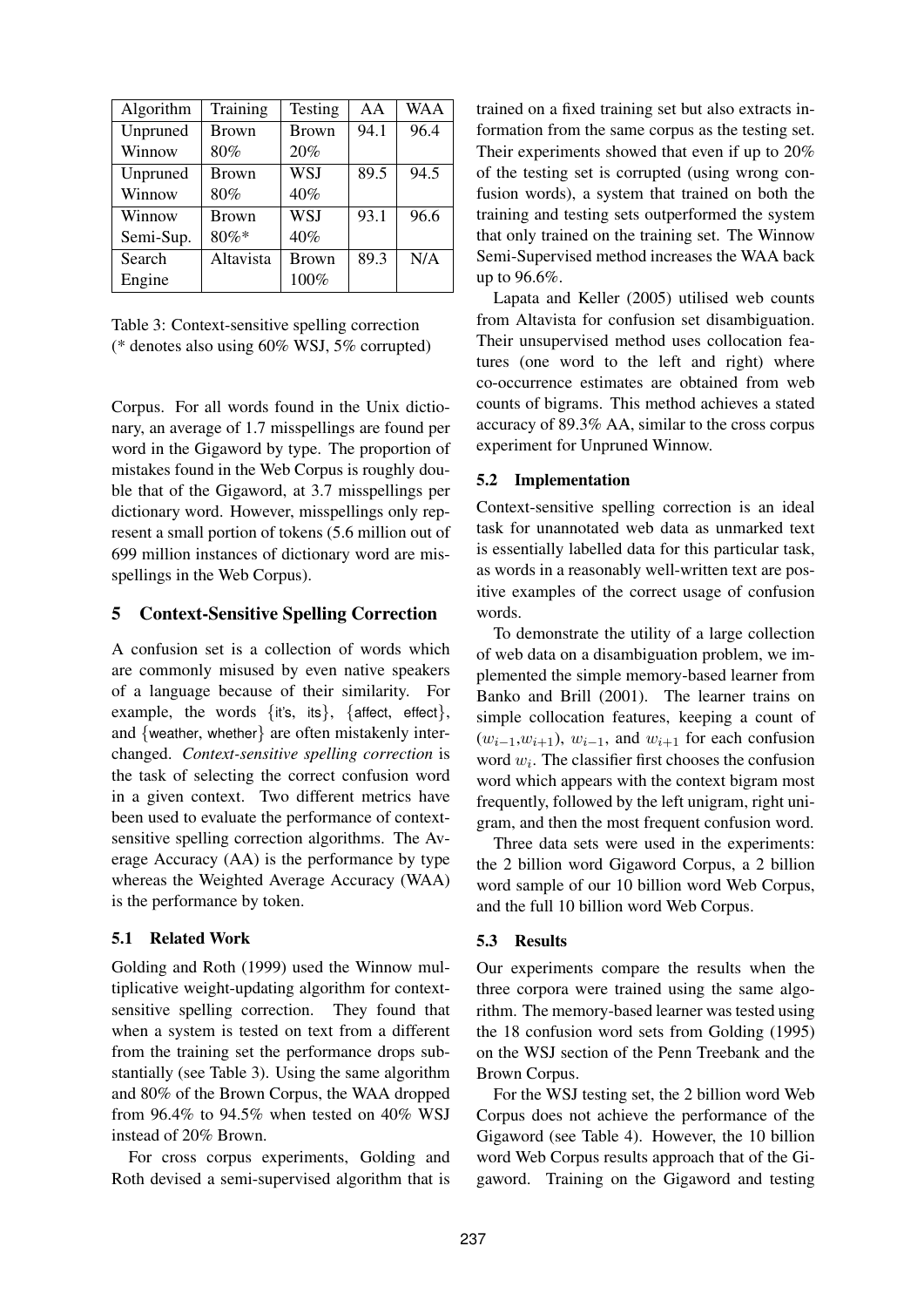| Training   | Testing      | AA   | <b>WAA</b> |
|------------|--------------|------|------------|
| Gigaword   | WSJ          | 93.7 | 96.1       |
| 2 billion  | 100%         |      |            |
| Web Corpus | WSI          | 92.7 | 94.1       |
| 2 billion  | 100%         |      |            |
| Web Corpus | WSJ          | 93.3 | 95.1       |
| 10 billion | 100%         |      |            |
| Gigaword   | <b>Brown</b> | 90.7 | 94.6       |
| 2 billion  | 100%         |      |            |
| Web Corpus | <b>Brown</b> | 90.8 | 94.8       |
| 2 billion  | 100%         |      |            |
| Web Corpus | <b>Brown</b> | 91.8 | 95.4       |
| 10 billion | 100%         |      |            |

Table 4: Memory-based learner results

on WSJ is not considered a true cross-corpus experiment, as the two corpora belong to the same genre of newspaper text. Compared to the Winnow method, the 10 billion word Web Corpus outperforms the cross corpus experiment but not the semi-supervised method.

For the Brown Corpus testing set, the 2 billion word Web Corpus and the 2 billion word Gigaword achieved similar results. The 10 billion word Web Corpus achieved 95.4% WAA, higher than the 94.6% from the 2 billion Gigaword. This and the above result with the WSJ suggests that the Web Corpus approach is comparable with training on a corpus of printed text such as the Gigaword.

The 91.8% AA of the 10 billion word Web Corpus testing on the WSJ is better than the 89.3% AA achieved by Lapata and Keller (2005) using the Altavista search engine. This suggests that a web collected corpus may be a more accurate method of estimating n-gram frequencies than through search engine hit counts.

### **6 Thesaurus Extraction**

*Thesaurus extraction* is a word similarity task. It is a natural candidate for using web corpora as most systems extract synonyms of a target word from an unlabelled corpus. Automatic thesaurus extraction is a good alternative to manual construction methods, as such thesauri can be updated more easily and quickly. They do not suffer from bias, low coverage, and inconsistency that human creators of thesauri introduce.

Thesauri are useful in many NLP and Information Retrieval (IR) applications. Synonyms help

expand the coverage of system but providing alternatives to the inputed search terms. For n-gram estimation using search engine queries, some NLP applications can boost the hit count by offering alternative combination of terms. This is especially helpful if the initial hit counts are too low to be reliable. In IR applications, synonyms of search terms help identify more relevant documents.

#### **6.1 Method**

We use the thesaurus extraction system implemented in Curran (2004). It operates on the *distributional hypothesis* that *similar words appear in similar contexts*. This system only extracts one word synonyms of nouns (and not multi-word expressions or synonyms of other parts of speech). The extraction process is divided into two parts. First, target nouns and their surrounding contexts are encoded in relation pairs. Six different types of relationships are considered:

- Between a noun and a modifying adjective
- Between a noun and a noun modifier
- Between a verb and its subject
- Between a verb and its direct object
- Between a verb and its indirect object
- Between a noun and the head of a modifying prepositional phrase

The nouns (including subject and objects) are the target headwords and the relationships are represented in *context vectors*. In the second stage of the extraction process, a comparison is made between context vectors of headwords in the corpus to determine the most similar terms.

#### **6.2 Evaluation**

The evaluation of a list of synonyms of a target word is subject to human judgement. We use the evaluation method of Curran (2004), against gold standard thesauri results. The gold standard list is created by combining the terms found in four thesauri: Macquarie, Moby, Oxford and Roget's.

The *inverse rank* (InvR) metric allows a comparison to be made between the extracted rank list of synonyms and the unranked gold standard list. For example, if the extracted terms at ranks 3, 5, and 28 are found in the gold standard list, then  $InvR = \frac{1}{3} + \frac{1}{5} + \frac{1}{28}$  $\frac{1}{28} \cong 0.569.$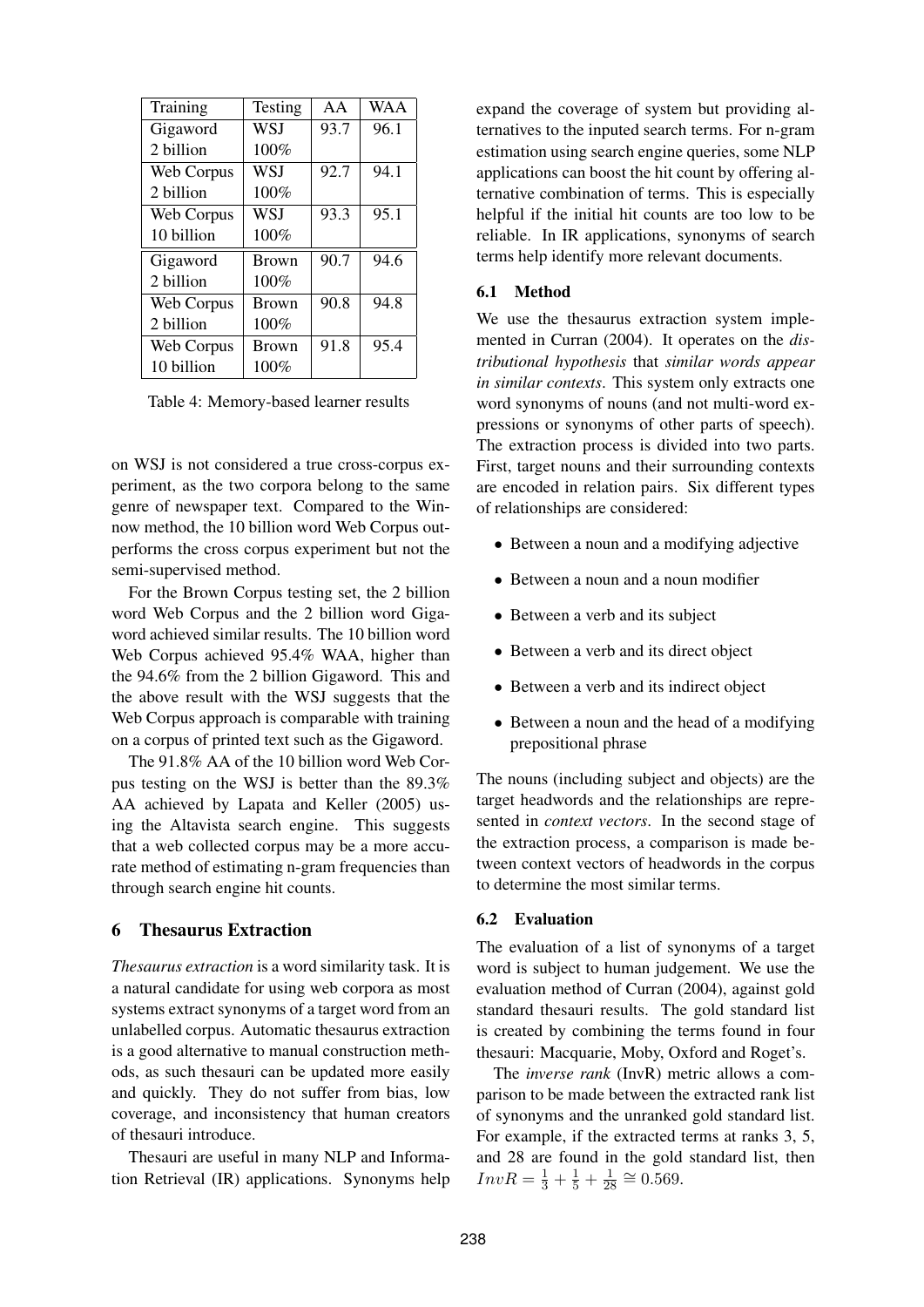| Corpus     | <b>INVR</b> | <b>INVR MAX</b> |
|------------|-------------|-----------------|
| Gigaword   | 1.86        | 5.92            |
| Web Corpus | 1.81        | 5.92            |

Table 5: Average INVR for 300 headwords

|     | Word       | <b>INVR Scores</b> |    |       | Diff.    |
|-----|------------|--------------------|----|-------|----------|
| 1   | picture    | 3.322              | to | 0.568 | 2.754    |
| 2   | star       | 2.380              | to | 0.119 | 2.261    |
| 3   | program    | 3.218              | to | 1.184 | 2.034    |
| 4   | aristocrat | 2.056              | to | 0.031 | 2.025    |
| 5   | box        | 3.194              | to | 1.265 | 1.929    |
| 6   | cent       | 2.389              | to | 0.503 | 1.886    |
| 7   | home       | 2.306              | to | 0.523 | 1.783    |
|     |            |                    |    |       |          |
| 296 | game       | 1.097              | to | 2.799 | $-1.702$ |
| 297 | bloke      | 0.425              | to | 2.445 | $-2.020$ |
| 298 | point      | 1.477              | to | 3.540 | $-2.063$ |
| 299 | walk       | 0.774              | to | 3.184 | $-2.410$ |
| 300 | chain      | 0.224              | to | 3.139 | $-2.915$ |

Table 6: InvR scores ranked by difference, Gigaword to Web Corpus

| Gigaword (24 matches out of 200)                                  |
|-------------------------------------------------------------------|
| house apartment building run office resident residence            |
| headquarters victory native place mansion room trip mile          |
| family night hometown town win neighborhood life sub-             |
| urb school restaurant hotel store city street season area road    |
| homer day car shop <b>hospital</b> friend game farm facility cen- |
| ter north child land weekend community loss return hour           |
|                                                                   |
| Web Corpus (18 matches out of 200)                                |

page loan contact **house** us owner search finance mortgage office map links building faq equity news center estate privacy community info business car **site** web improvement extention heating rate directory room **apartment family** service rental credit shop life city school **property place location** job online vacation store facility library free . . .

Table 7: Synonyms for home

Gigaword (9 matches out of 200) store retailer supermarket restaurant outlet operator shop shelf owner grocery **company** hotel manufacturer retail franchise clerk maker discount business sale superstore brand clothing food giant shopping **firm** retailing industry drugstore distributor supplier bar insurer inc. **conglomerate** network unit apparel boutique mall electronics carrier division brokerage toy producer pharmacy airline inc . . .

Web Corpus (53 matches out of 200) **necklace** supply **bracelet pendant rope belt ring earring** gold bead silver **pin wire cord** reaction clasp jewelry **charm** frame **bangle strap** sterling loop timing plate metal **collar** turn **hook** arm length **string** retailer repair **strand** plug diamond wheel industry tube surface neck **brooch** store **molecule ribbon** pump **choker** shaft body . . .

Table 8: Synonyms for chain

# **6.3 Results**

We used the same 300 evaluation headwords as Curran (2004) and extracted the top 200 synonyms for each headword. The evaluation headwords were extracted from two corpora for comparison – a 2 billion word sample of our Web Corpus and the 2 billion words in the Gigaword Corpus. Table 5 shows the average InvR scores over the 300 headwords for the two corpora – one of web text and the other newspaper text. The InvR values differ by a negligible 0.05 (out of a maximum of 5.92).

# **6.4 Analysis**

However on a per word basis one corpus can sigificantly outperform the other. Table 6 ranks the 300 headwords by difference in the InvR score. While much better results were extracted for words like home from the Gigaword, much better results were extracted for words like chain from the Web Corpus.

Table 7 shows the top 50 synoyms extracted for the headword home from the Gigaword and the Web Corpus. While similar number of correct synonyms were extracted from both corpora, the Gigaword matches were higher in the extracted list and received a much higher InvR score. In the list extracted from the Web Corpus, web-related collocations such as home page and search home appear.

Table 8 shows the top 50 synoyms extracted for the headword chain from both corpora. While there are only a total of 9 matches from the Gigaword Corpus, there are 53 matches from the Web Corpus. A closer examination shows that the synonyms extracted from the Gigaword belong only to one sense of the word chain, as in chain stores. The gold standard list and the Web Corpus results both contain the necklace sense of the word chain. The Gigaword results show a skew towards the business sense of the word chain, while the Web Corpus covers both senses of the word.

While individual words can achieve better results in either the Gigaword or the Web Corpus than the other, the aggregate results of synonym extraction for the 300 headwords are the same. For this task, the Web Corpus can replace the Gigaword without affecting the overall result. However, as some words are perform better under different corpora, an aggregate of the Web Corpus and the Gigaword may produce the best result.